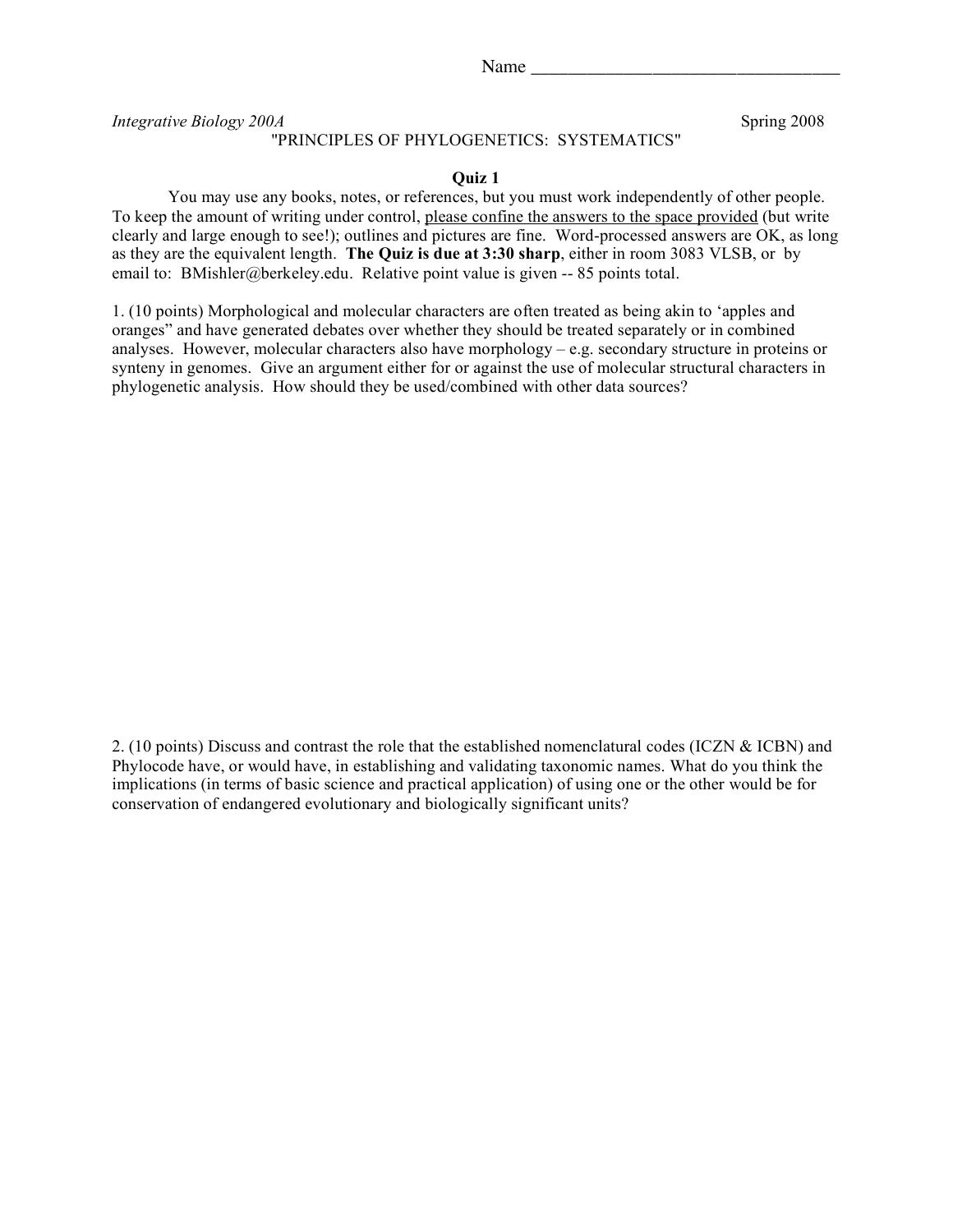3. (10 points) "DNA Barcoding" has been proposed as a means to address the biodiversity crisis and remove the taxonomic impediment. By a series of chance events you are now in control of the barcoding project, its infrastructure, manpower and \$30 million. How would you proceed to use these to address biodiversity and taxonomic problems? Specifically, what would you keep or continue to do and what would you change or eliminate?

4. (10 points) We have discussed 3 views regarding the incorporation of fossil stratigraphy into phylogenetic analysis - a strict cladistic approach, a limited use of stratigraphic data, and the full incorporation. Chose one and discuss the pros and cons of its implementation for phylogenetic analyses.

5. (10 points) Imagine that you submitted sequences to ClustalW and got back the following alignment. If you would make changes to the alignment, describe them. Explain why you would or would not make changes to the alignment, what effects on phylogenetic analysis your choice would have, and any parameters you would change if you were to submit the sequences to to ClustalW again.

|              |     | $\frac{3}{2}$ |                |         |       |     |             | 4 5 6 7 8 9 10 11 12 13 14 |            |            |     |     |
|--------------|-----|---------------|----------------|---------|-------|-----|-------------|----------------------------|------------|------------|-----|-----|
| Bandersnatch | A C | G             | $\sim$ $-$     |         | A A T |     | A C         | $\sim$ $-$                 |            | A A        | T   | A   |
| Borogove     | A C | $\mathsf{C}$  |                | A - A C |       |     | A T         | $-G -$                     |            | $\bar{a}$  | T   | A   |
| Jabberwocky  | A C | $\mathbf{C}$  |                |         |       |     | A - A C G C | $-G -$                     |            | $\sim 100$ | T   | - A |
| Jubjub       | G C | $\mathbf{C}$  |                |         |       |     |             | $A - A C A C G -$          |            | $\sim 100$ | T G |     |
| Rath         | A C | - C           | $\sim$ $-$     |         |       |     | C A T A C   | $-G -$                     |            | C          | T   | A   |
| <i>Snark</i> | A C | G             | $\sim$         |         | A A T |     | A C         | $\sim$ $-$                 | A A        |            | T   | - A |
| Tove         | A C | - C           | $\overline{C}$ | $\sim$  |       | A T | A C         | - G                        | $\sim$ $-$ | $\sim 100$ | T   | A   |
| Tumtum       | A C | G             | $\sim$         |         | A A T |     | A C         | $\sim$                     | A          | A          | T   | A   |